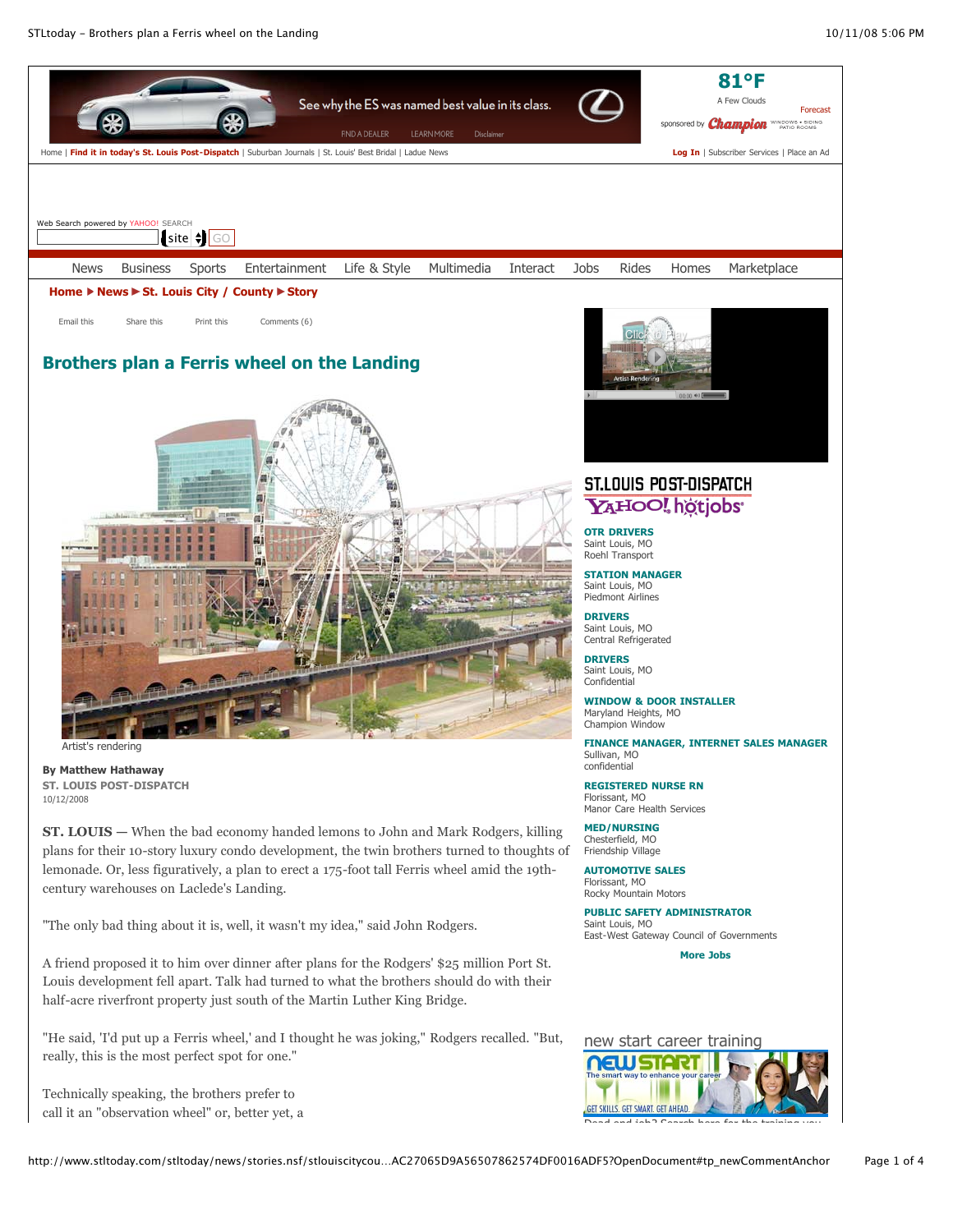#### STLtoday - Brothers plan a Ferris wheel on the Landing 10/11/08 5:06 PM

"sky wheel." In other words, it wouldn't be your typical carnival-ride amusement.

Passengers would ride for about 12 to 15 minutes in 42 gondolas, each with seating for six and outfitted with a video screen. From inside the heated and air-conditioned chambers, riders would enjoy sweeping views of downtown and deep into the Metro East.



None of this was part of the Rodgers' original plan. The brothers, 56, graduates of CBC and St. Louis University, made a name for themselves building and renovating houses, most of them in west St. Louis County, Clayton and University City. Their company, Rodgers Group, based in Clayton, developed Shaw Park Villas, a 12-unit luxury condominium project in Clayton.

In 2005, when they announced plans for Port St. Louis, city boosters and officials praised the 10-story development as the first new, residential high-rise downtown since the Mansion House opened in 1966. Although there was a lot of early interest from buyers, it fizzled after the real estate market went south.

Now, the brothers wonder whether the collapse of Port St. Louis was a blessing in disguise.

They think the wheel will be one of the top tourist attractions in the region, benefiting from the Landing's restaurants, bars and casinos. But just as important, they say, will be hosting corporate events and drawing families and school groups to the entertainment district during the day.

"If you're not gambling, eating or drinking, there's not much to do in Laclede's Landing," Mark Rodgers said. "This will change that."

John Clark, the president of the Laclede's Landing Redevelopment Corp., said he was initially hesitant to support the Ferris wheel.

"The knee jerk reaction was, 'Whoa, where did that come from?' It's a pretty far stretch to go from high-end condominiums to an observation wheel," he said. "But, when you start thinking about it, it makes sense."

Locals might take the Mississippi River for granted, Clark said, but seeing it often is a top priority for tourists. The wheel would be a perfect destination for those visitors, he said. The cost of tickets hasn't been determined.

Dead end job? Search here for the training you need to revive your career today!

| select a program: |      |
|-------------------|------|
| Enter ZIP Here    | arch |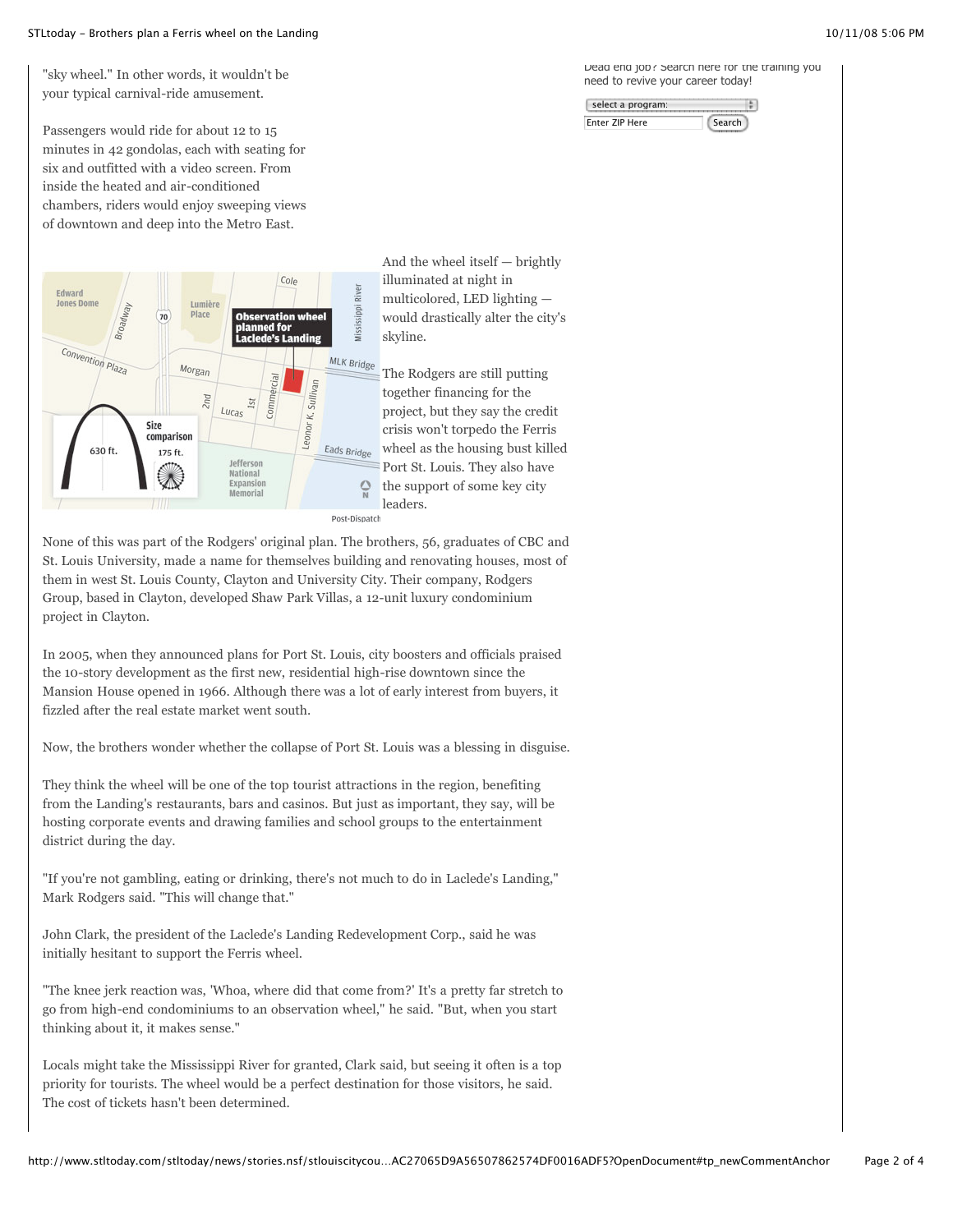The redevelopment group has endorsed the project, and it isn't alone. According to Mayor Francis Slay, who wrote about the wheel on his blog last month, the project also has the support of Pinnacle Entertainment, St. Louis Convention and Visitors Commission Director Kitty Ratcliffe, and Alderman Phyllis Young, who represents the Landing.

### **HIGH HOPES**

At 175 feet, the wheel would tower above most nearby buildings, but it still would be dwarfed by the 630-foot Arch and downtown office buildings.

The permanently installed Ferris wheel would be taller than the 120-foot tall temporary one that was set up in Forest Park in the summer of 2004. But it wouldn't come close to super wheels being built abroad, such as the London Eye (440 feet) or the Singapore Flyer (541 feet).

Mark Rodgers said the wheel's manufacturer, Chance Morgan Inc. of Wichita, Kan., is an investor in the local project. Rodgers said Chance Morgan officials met this month with bankers in Europe who confirmed an interest in the St. Louis wheel.

Including site improvements, such as new sidewalks and lighting, the project is expected to run between \$10 million and \$12 million. The Rodgers want the Ferris wheel to qualify for tax-increment financing, or TIF, but it's too early to tell how big that subsidy could be.

Slay's blog last month called the Ferris wheel idea "probably the most interesting TIF proposal the city has ever received, and we are looking forward to working through the challenges presented."

There's a public hearing next month on using TIF. And if all goes well, the brothers say, the wheel could be rotating by this time next year.

### **mhathaway@post-dispatch.com**

## **314-340-8121**

[Write a letter to the editors](http://www.stltoday.com/stltoday/news/stories.nsf/editorialcommentary/story/F435718CCC4D7D3D8625727B0078D131?OpenDocument) | [Subscribe to a newsletter](http://www.stltoday.com/newsletters) | [Subscribe to the newspaper](http://www.stltoday.com/help/subscriber-services) [Read the latest news stories](http://www.stltoday.com/news) | [View all P-D stories from the last 7 days](http://www.stltoday.com/todayspd)

# reader comments

**COMMENTING RULES:** We encourage an open exchange of ideas in the STLtoday community, but we ask you to follow **[our guidelines](http://www.stltoday.com/stltoday/help/stories.nsf/termsofservice/story/58C6115339C8CADB8625706800596EE1?OpenDocument)**. Basically, be civil, smart, ontopic and free from profanity. Don't say anything you wouldn't want your mother to read! And remember: We may miss some, so we need your help to police these comments. Please identify the comment, the story and why you think it's objectionable.

[Read the commenting guidelines](http://www.stltoday.com/stltoday/help/stories.nsf/termsofservice/story/58C6115339C8CADB8625706800596EE1?OpenDocument)

#### **(6) Comments**



**[Melanie Perry](http://my.stltoday.com/Melanie)** October 11, 2008 7:57AM CST

The London Eye was the first thing I thought of when I saw the lead-in for this article, so I'm not surprised it was mentioned.

Most folks who go to London, ride the Eye to get a view of the River Thames as well as all of the historic and modern buildings.

I'd love to see this project come to fruition and would definitely make it a part of any 'tour' I give to my out-of-town guests.